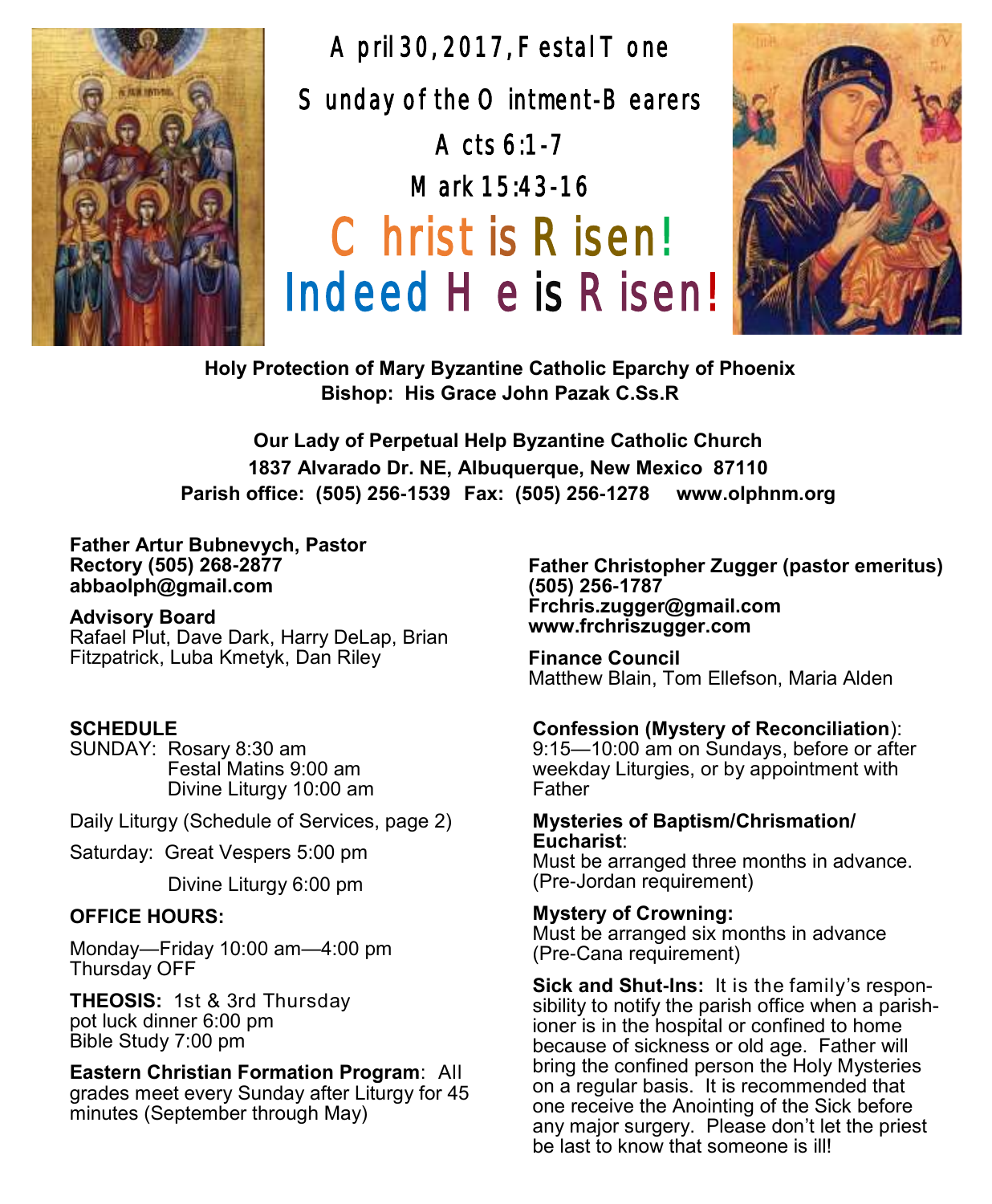**Welcome to our Church! If you are looking for a spiritual home, contact Father Artur or the office staff for more information. God bless you.**

| Today                                                       | 8:30 am                                                                     | Rosary                                                                                                                                                       |  |  |
|-------------------------------------------------------------|-----------------------------------------------------------------------------|--------------------------------------------------------------------------------------------------------------------------------------------------------------|--|--|
| Catholic Home Mis-<br>sion Collection<br><b>ECF Classes</b> | $9:00$ am<br>10:00 am                                                       | Matins & Confessions<br>Divine Liturgy for Parishioners, Benefactors & Friends<br>Fr. Chris: Health of Chelsey Griego & unborn baby by Harry & Barbara DeLap |  |  |
| May 1<br>Monday                                             | Jeremiah Prophet / Acts 6:8-7:5 & 47-60; John 4:46-54                       |                                                                                                                                                              |  |  |
|                                                             | $9:00$ am                                                                   | +Alan William Schmuck by Jileks                                                                                                                              |  |  |
| May 2<br>Tuesday                                            | Athanasius the Great Patriarch / Acts 8:5-17; John 6:27-33                  |                                                                                                                                                              |  |  |
|                                                             | $9:00$ am<br>6-8:00 pm<br>$6:30$ pm                                         | +Keenan Alan Wofford by Jileks<br>OLPHelpers Large Group meeting<br>CAFÉ meeting at UNM                                                                      |  |  |
| May 3<br>Wednesday                                          | Passing of Theodosius of the Cave Venerable / Hebrews 13:7-16; Luke 6:17-23 |                                                                                                                                                              |  |  |
|                                                             | 5:30 pm<br>$6:00$ pm                                                        | <b>OLPH Devotions</b><br>+Steve Horner by Svenssons                                                                                                          |  |  |
| May 4<br>Thursday                                           | Pelagia Martyr / Acts 8:26-39; John 6:40-44                                 |                                                                                                                                                              |  |  |
|                                                             | $6:00$ pm<br>7:00 pm                                                        | Pot-luck dinner<br>THEOSIS: Mystery of the Byzantine Liturgy                                                                                                 |  |  |
| May 5<br>Friday                                             | Irene Great-Martyr / Acts 8:40-9:19; John 6:48-54                           |                                                                                                                                                              |  |  |
|                                                             | 9-10:30 am<br>$6:00 \text{ pm}$                                             | Prayer and witness in front of abortion clinic<br>+Clarence Badar by Pam Pettit                                                                              |  |  |
| May 6<br>Saturday                                           | Job Venerable / Acts 9:19-31; John 15:17-16:2                               |                                                                                                                                                              |  |  |
|                                                             | $9:00$ am                                                                   | making cabbage rolls                                                                                                                                         |  |  |
| May 7<br>Sunday                                             | Sunday of the Paralytic Man / Acts 9:32-42; John 5:1-15                     |                                                                                                                                                              |  |  |
|                                                             | 5:00 pm<br>$6:00 \text{ pm}$                                                | <b>Great Vespers</b><br>+Jacob Frederick by Jileks                                                                                                           |  |  |
| <b>ECF Classes</b><br>Canned Goods                          | 8:30 am<br>$9:00$ am<br>10:00 am                                            | Rosary<br><b>Festal Matins</b><br>For Parishioners, Benefactors & Friends                                                                                    |  |  |
| Collection for Friars                                       |                                                                             |                                                                                                                                                              |  |  |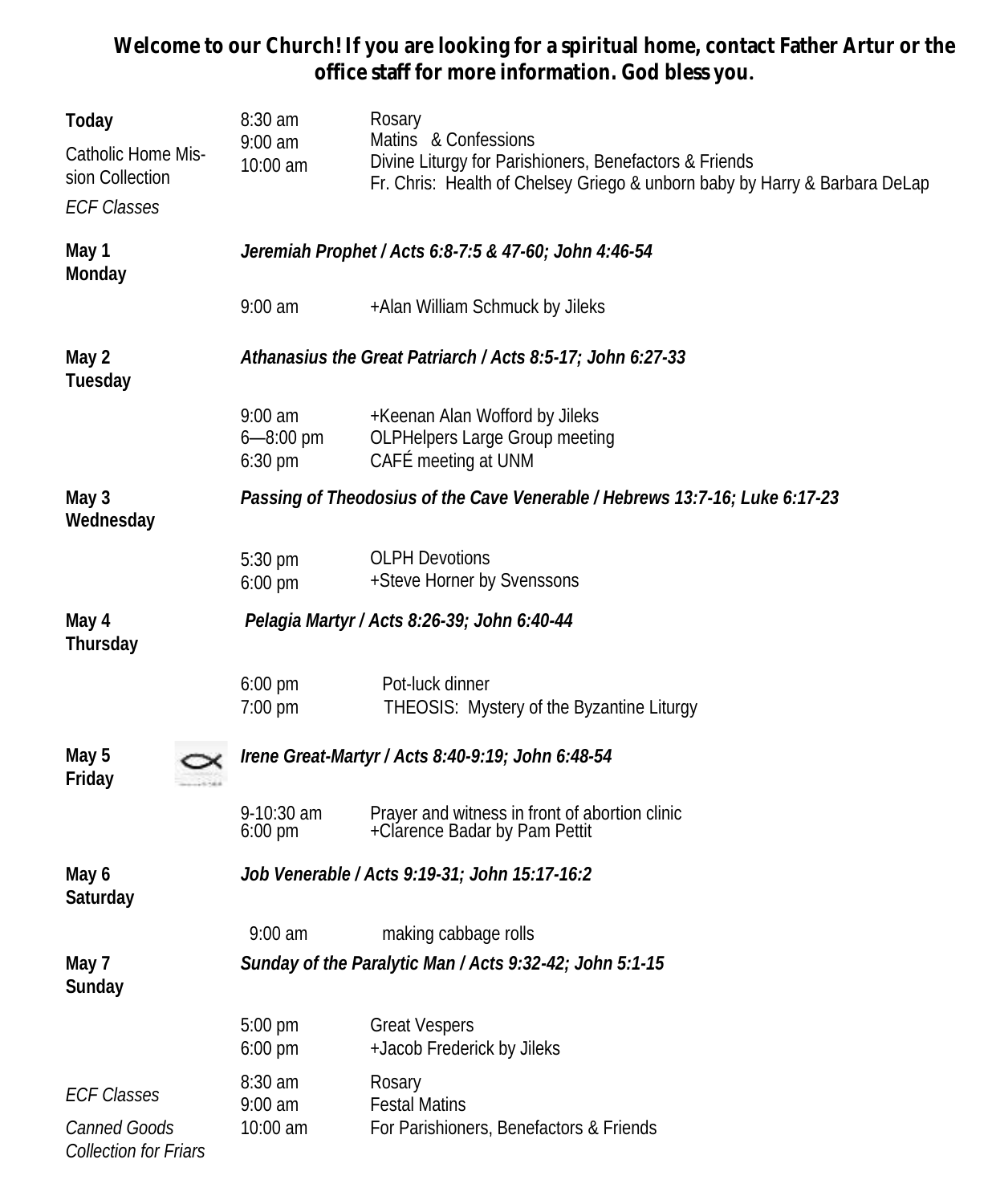Physician and Help of T hose in sickness, Redeemer and S avior of the infirm; O Master and Lord of all, grant healing to your servants. Be clement, show mercy to those who have sinned much, and deliver them, O Christ, from their Iniquities, that they may glorify Your might divine

Sharif Rabadi Katrina Anderson Abraham Haddad Tim & Jenny Ford Threima Leech Priscilla Hughes Steve Jakymiw Lillian Murphy Marilyn Fore Demetrius Yackanich Sven & Barbara Svensson Keith Romero

Fr. Julian Gnall Henry Zugger John & Margie Disque Mike Harahuc Phillip Fall Laura Dominquez Olga Bodnar Frances Brannan John Deflice Mary Ann Kosty Jordan Smith Maggie Batsel Jean Pesce Henry Burnette Tracy McTernan Terry Rains

William Frank Mary Nell Preisler Robert Zadel Jack & Lorraine Hubbell Heather Mattax Larry Bennett Paola Terlaza Ruth Sousa Frank Gerace Linda Granci Barbara Irving Mary Danyluk



Richard Hornung Vocation Icon Today: Riley Next Sunday: Talamante

Prayers in honor of and to the Blessed Virgin are a powerful weapon against sin, and for healing. If you recite the Rosary at home, please offer these intentions, and join us on Sunday at 8:30 am. Those who recite the Akathist to the Mother of God or the Rosary receive a partial indulgence when they do so in private, plenary indulgence when they do so as a group

### **Intentions of the Rosary**

1st Decade: Help for persecuted Catholics, especially in communist and Islamic states

2nd Decade: Spiritual and physical growth of our parish and the Byzantine Catholic Church

3rd Decade: Increase in vocations to priesthood, diaconate, and consecrated life to serve the Byzantine Catholic Church 4th Decade: Repose of the souls who have no one praying for them

5th Decade: Healing of the sick in body, mind and soul

# **Holy Father's Intentions for April:**

### **Young People**

That young people may respond generously to their vocations and seriously consider offering themselves to God in the priesthood or consecrated life.

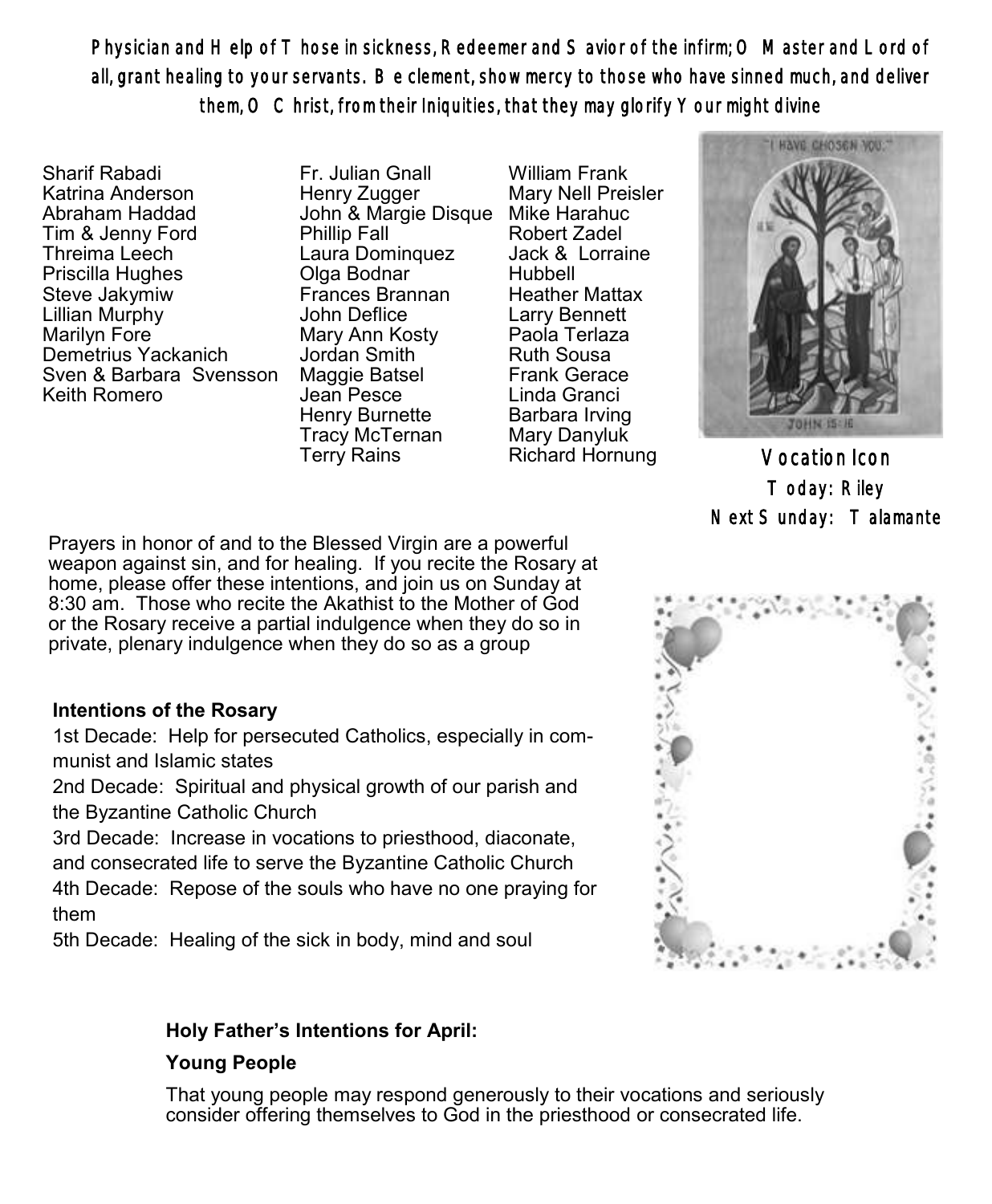April 23, 2017; Attendance: 92

#### **Catholic Home Mission Collection Sunday April 30!**

Dear Parish Family, today we are taking the collection for the Catholic Home Mission. This is a USCCB collection whose goal is to support local "missionary" dioceses/ eparchies in the USA. Our Eparchy is listed as a missionary eparchy, and we benefit annually from this collection—usually \$85,000! Please, use a special designated envelope. If you forgot your envelope it is OK to make a donation next Sunday. Christ is Risen!

**Troparion of the Ointment-Bearing Women** The Angel standing by the tomb cried out to the myrrh-bearing women: "Myrrh is fitting for the dead, but Christ has shown himself not subject to corruption. So now cry out: The Lord is risen, bestowing great mercy upon the world."

**ETERNAL MEMORY AND BLESSED REPOSE** +Robert, the father of Fr. James Lane, fell asleep in the Lord on Monday April 24. His funeral service will take place on May 1st Monday morning at 10:30 am at St. Vincent de Paul RC Church in Huntington Beach, CA. Kindly remember Fr. James and his family in your prayers.

**Our ANNUAL BAZAAR is scheduled this year on Saturday, May 20, 10am - 4pm**. We are once again asking for homemade baked goods. There is a sign-up sheet on the greeting table by the Holy Water font. We will sell whole cakes, whole pies, breads, cookies by the dozen etc. Please, think about making your favorite baked goods. Traditional Eastern European bakery products are most popular.

Make sure that cakes and pies are in containers that will be sold with the item. Your items must be visible . If we know in advance exactly what you are making, we can make professional tags and have professional boxes. Please, no gluten free or sugar free - they do not sell. Breads (which sell very well) can be either sweet or savory. As a group we will be making **kolachi** - so that is already covered.

All baked goods must be brought to the church the Friday before the Bazaar. If you have questions or need ideas, please, see Rafael Plut. Thank you

**Bazaar team PLEASE mark these dates** in your calendars: Making holubki (stuffed cabbage rolls) - **May 6**  Wrapping and pricing - **May 19**

| <b>DATE</b> | <b>READER</b> | <b>TROJCA</b>                             | <b>GREETER</b> | <b>COUNTER</b>         | HOST                             |
|-------------|---------------|-------------------------------------------|----------------|------------------------|----------------------------------|
| May 7       |               | Michael Wells Delilah Chavez Dorothy Curl |                | Rafael Plut OLPHelpers | Dorothy Curl Knights of Columbus |

### **Barbara's Hall Report**

Thanks to Nahrein for bringing bagels and cream cheese, plus a pot of delicious chicken dumplings. The Explorers brought all kinds of food. From fresh fruit to salad and pasta. There was plenty of food. Thanks to all who participated.

Special thanks to Michael Grega who did all the clean up and dishes! Thanks Michael!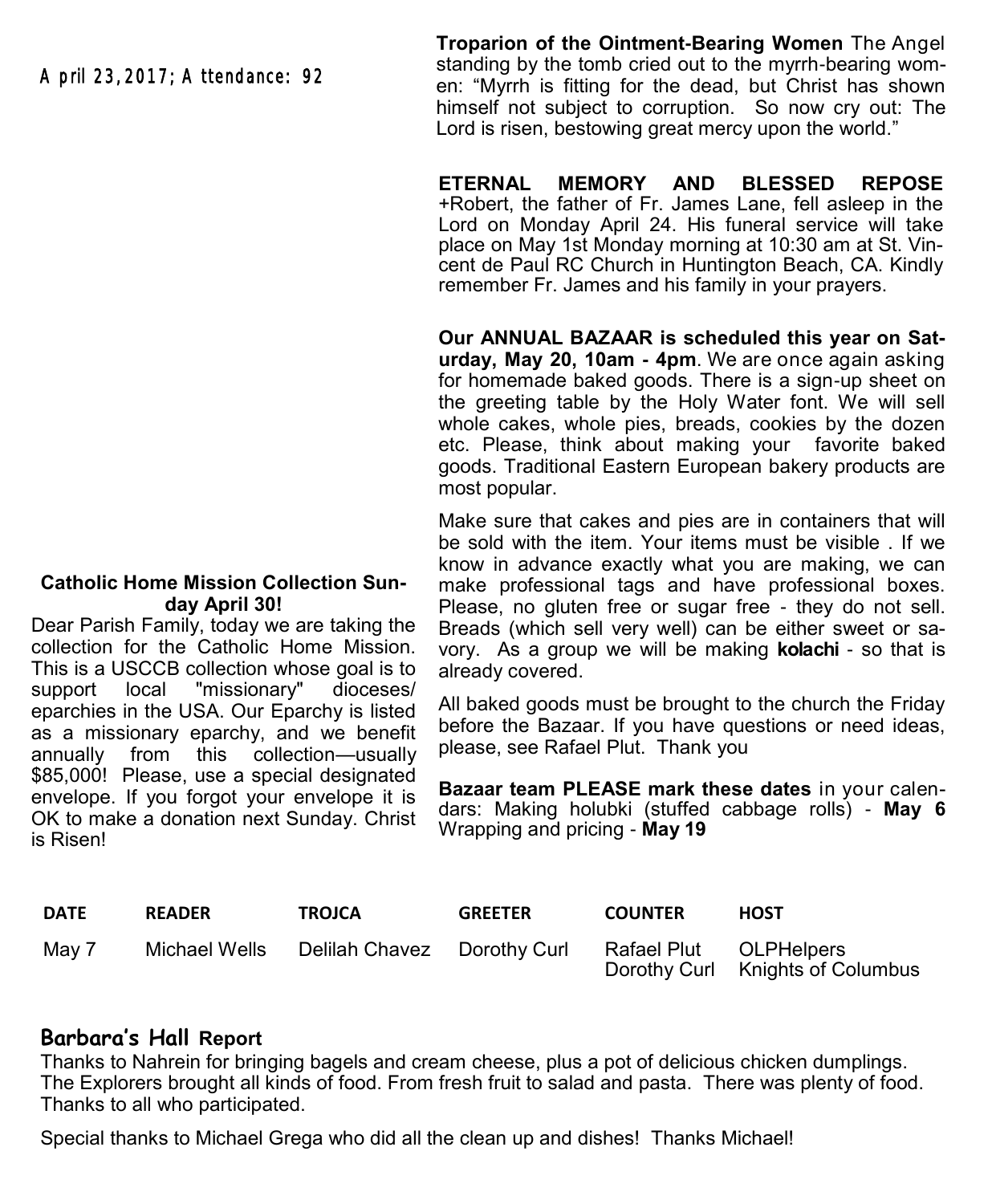# **Coming Events—Mark Your Calendars Now**

| Friday<br>mornings        | 9-10:30 am Prayer & witness in front of abortion clinic                                                                                                                                            |  |  |  |
|---------------------------|----------------------------------------------------------------------------------------------------------------------------------------------------------------------------------------------------|--|--|--|
| May 3, 17<br>Thursday     | 6:00 pm pot luck dinner<br>7:00 pm THEOSIS: Mystery of the Byzantine Liturgy                                                                                                                       |  |  |  |
| May 8<br>Monday           | 6:00 pm Advisory Board Meeting                                                                                                                                                                     |  |  |  |
| <b>May 20</b><br>Saturday | 10:00 am-4:00 pm Annual Byzantine Bazaar                                                                                                                                                           |  |  |  |
| <b>May 22</b><br>Monday   | 10:30 am Shut-ins visits<br>5:45 pm Explorers meeting in the hall                                                                                                                                  |  |  |  |
|                           | Ascension of Our Lord / Holy day of Obligation                                                                                                                                                     |  |  |  |
| May 24<br>Wednesday       | 6:00 pm Vigil Divine Liturgy / Litija                                                                                                                                                              |  |  |  |
| May 25<br>Thursday        | 9:00 am Festal Divine Liturgy / Mirovanije                                                                                                                                                         |  |  |  |
| June 3<br>Saturday        | 5th All Souls Saturday<br>9:00 am Divine Liturgy / Panahida                                                                                                                                        |  |  |  |
|                           | 10:30 am Explorers Garage sale                                                                                                                                                                     |  |  |  |
| June 5<br>Monday          | Pentecost Monday / Simple Holy Day<br>6:00 pm Divine Liturgy / Procession around the Church<br>& Reading of four Gospels                                                                           |  |  |  |
| June 25<br>Sunday         | Church Patronal Feast of the Miraculous Icon of OLPH<br>10:00 am Hierarchical Divine Liturgy<br>Main Celebrant His Grace Bishop John Pazak, C.Ss.R.<br>Blessing of Church inner church renovations |  |  |  |
| September<br>22 & 23      | Women's Spiritual Enrichment Weekend                                                                                                                                                               |  |  |  |

**Mother's Day Cards For Sale!** The Federation of North American Explorers (Sangre de Cristo Group) will be selling Mother's Day cards for \$5 each through Sunday, May 7th. The cards include artwork and text created by the Explorers. In addition, the children will be praying a rosary for the intentions of the mothers who receive the cards. The proceeds from this fundraiser will be used to support the Explorers group as they continue to grow. Cards can be purchased from the Explorer families. See Andrea Riley for more information.

**Spring 2017 Online Adult Education** 

Classes are from 8:00-9:00 pm. For more information or to register visit http://eparchyof phoenix.org/ faith\_formation.html

**Tuesday Night Ongoing Classes**:

 $I$ conography—  $5/9$ — $5/30$ Deacon Benjamin Crow

**Thursday Night Stand Alones** 

Reflections on Marriage from Byzantine Sources— 5/11 \* Seminarian J. Andrew Doane

Ascension and Pentecost 5/25 \* Deacon John Montalvo III

# **Friar's Needs**:

Olive oil Peanut butter and jelly/jam/ preserves Coffee, bulk 55-gal (or larger) black garbage bags Tall white kitchen garbage bags Clamshell to-go boxes

# **The Perpetual Helpers Book**

**Club** will be meeting on Friday, May 5 from 7-9 pm at Mary Blain's house. We continue to read & discuss The Fulfillment of All Desire. I believe we left off our discussion last time with the end of Chapter 2, so we will begin with Chapter 3 "Awakening & Conversion". All are invited to attend. We will have a dessert social along with our fellowship & conversation. Contact Lara Davis for more information.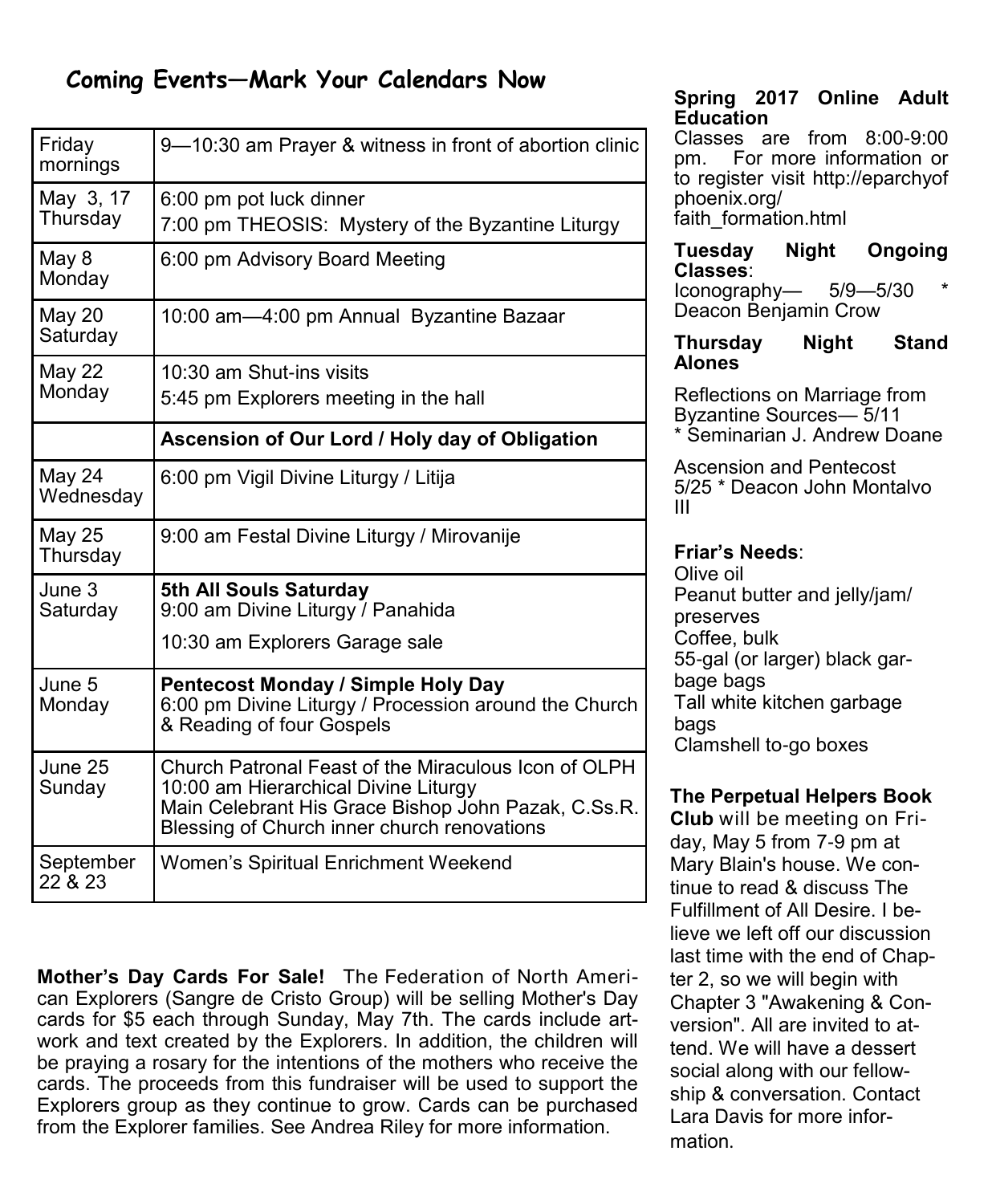

# **Next Sunday May 7th we will celebrate the 36th anniversary of Father Chris'**

**ordination.** In honor of Father Chris the **Perpetual Helpers & Knights of Columbus** are going to partner in celebration! The **Perpetual Helpers** will prepare the meal and the **Knights of Columbus** will provide the dessert. The Knights will bring Father Chris' anniversary cake and take donations for our Byzantine seminarians. Money will be sent by the Knights as a tribute to Father Chris. He has influenced so many people in so many different ways. Did **YOU** know that one of the main reasons Father Artur is here is his connection to Father Chris as our contact

in the Ukraine for projects funded by the Mission Society? Perpetual Helpers will be sending an e-mail asking for potluck items. If you are not on e-mail and would like to contribute, please feel free to bring a dish and/or make a donation to the seminarians in honor of Father Chris!

# **Evie (505)514-2817 / Alicia (720)280-0710 / Rafael (505)366-8771**

# **Myrrh Bearer's Retreat in Scottsdale AZ Dates: June 23-25, 2017 Theme: Feasting and Fasting.**

Myrrh– Bearers is a spiritual retreat for girls and teens (7-17) and women (18+). It is sponsored by the Eparchy of Phoenix to provide an opportunity for participants to grow in a deeper relationship with our Lord.

Our Byzantine Catholic Church has spread over the course of the year a cycle of feasts and fasts. They unfold God's saving plan of salvation for us, highlighted by the life, death and resurrection of Christ and the presence of the Holy Spirit.

Embracing the moments of Redemption will be the primary focus of reflections. Pasha and the Twelve Major Feasts take us step by step through the course of the liturgical year.

How do we celebrate these Feasts? One author suggests that the Feasts are sublime moments when "Heaven meets Earth". To experience as fully as possible such celebrations, participation in the liturgical life of the Church is primary, preceded by preparation of the domestic (home) church. In addition, the greater the Feast; the greater the Fast.

Please join us for the Myrrh-Bearers Retreat this year at the Franciscan Renewal Center in Scottsdale AZ. Registrations forms are available on the greeting table. **For more info and questions please see Carli Bonham. Thank you.**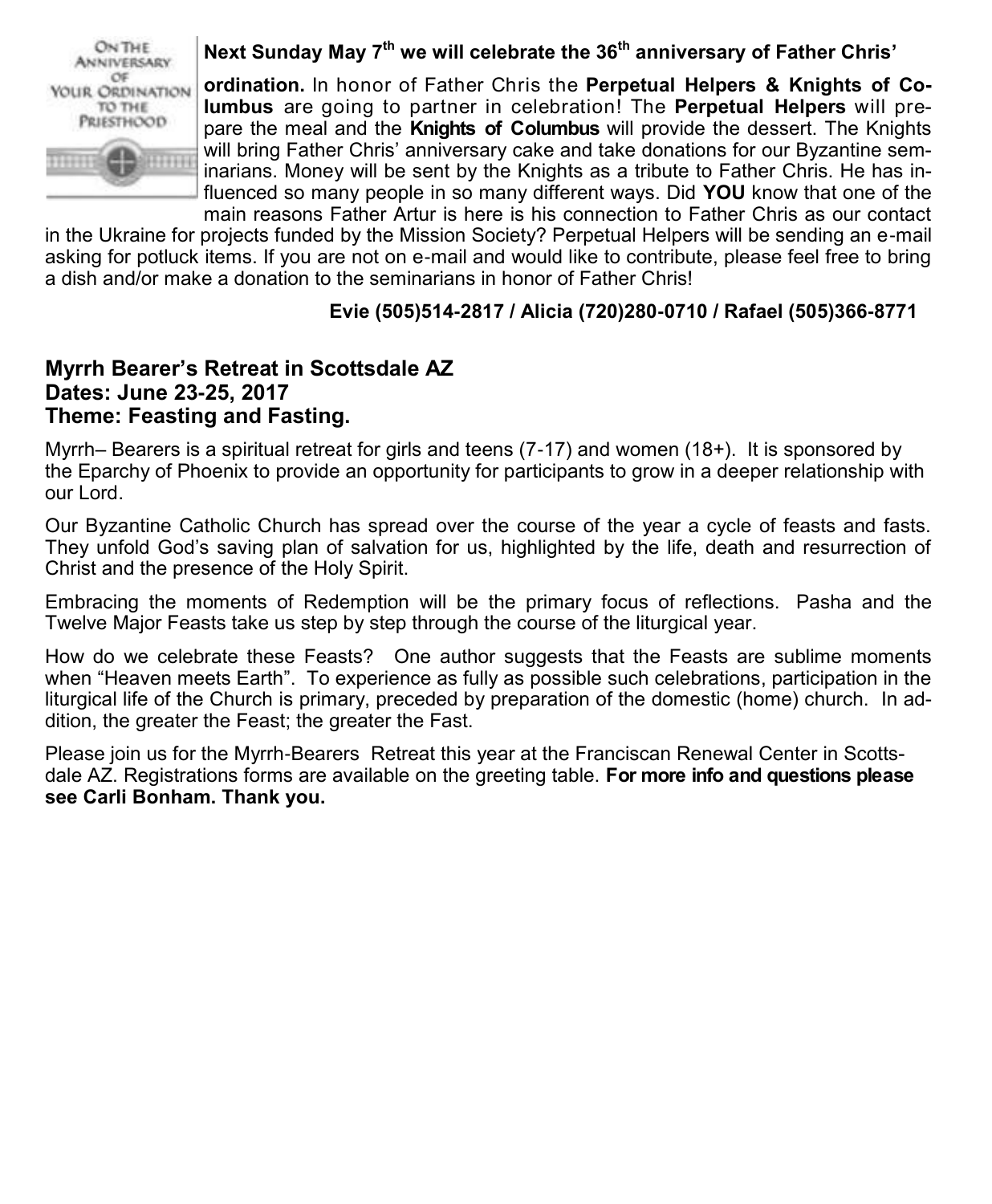**The Myrrh-Bearing Women Icon can have from three to seven women depicted**. They are shown as either an assembly by themselves, holding the jars of spices used to anoint the dead, or at the tomb where they are met by the angel who announces the Resurrection. The central figure is always St Mary Magdalene, Mary of Magdala, from whom Jesus had cast out seven demons, and to whom He first appears. She is shown by her bright red robes.

Tradition, through Sacred Scripture, preserves these names as the women who came to fulfill their duty to their slain Lord on Easter Sunday morning:

• **Mary Magdalene** , **Mary, the wife of Cleophas** , **Joanna, the wife of Herod's steward; Salome**, **Susanna**, **Mary, the sister of Lazarus** , **Martha, the sister of Lazarus**.

Today's **emphasis is properly on these holy women**. While it was their religious obligation to finish the anointing and wrapping of the body of Jesus, they came at dawn, as early as possible after the Sabbath, a sign of their great love for Christ, and they came in grief. Mary Magdalene's plaintive conversation with Jesus, when she thinks that He is the gardener, shows us how much she wishes to care for the sacred Body.

**Jesus chooses to have these women be the first witnesses of the Resurrection**. The angel tells them to go and announce the good news to the disciples  $-$  the men  $-$  and to give instructions to the men to go to Galilee. Jesus Himself appears to Mary Magdalene, and charges her to testify, to witness, to Peter and the other apostles. Women had no ability to testify in Jewish law courts, and needed a man's testimony to back them up. Jesus does not provide a soldier, or a gardener, or any other male figure.

**He empowers them by His Risen Presence, and sends them forward on their new mission**. Notice that the women do not debate the niceties of Jewish law or custom with the Risen Lord: they are "incredulous for joy" and fulfill His charge. They become the first evangelists, the first announcers of the complete Good News: Jesus has come as Son of God, died for us, and been raised for us, and now raises us up to a whole new level of spiritual existence in Him.

**These women can teach us many things.** For starters, they teach us *to be faithful* despite personal fear or disappointment – out of love, they came to care for Jesus' wounded body. For another, they represent us, *the ordinary folks* of God's Church who are not ordained or consecrated or called to be killed as martyrs, but who, while walking through daily life, find God and serve Him. Next**, they teach us to be brave** and take our inspiration from our faith in God, even in the face of what looks like human disaster. Finally, they **show us the path to holiness**, through obedience, joy, and love – if we obey God, are happy in God, and love God, then all else falls into place. The prejudices of the world and the problems of the fallen world can not interfere with God's divine plan as long as we trust in Him, as these women did on that fateful Sunday dawn.